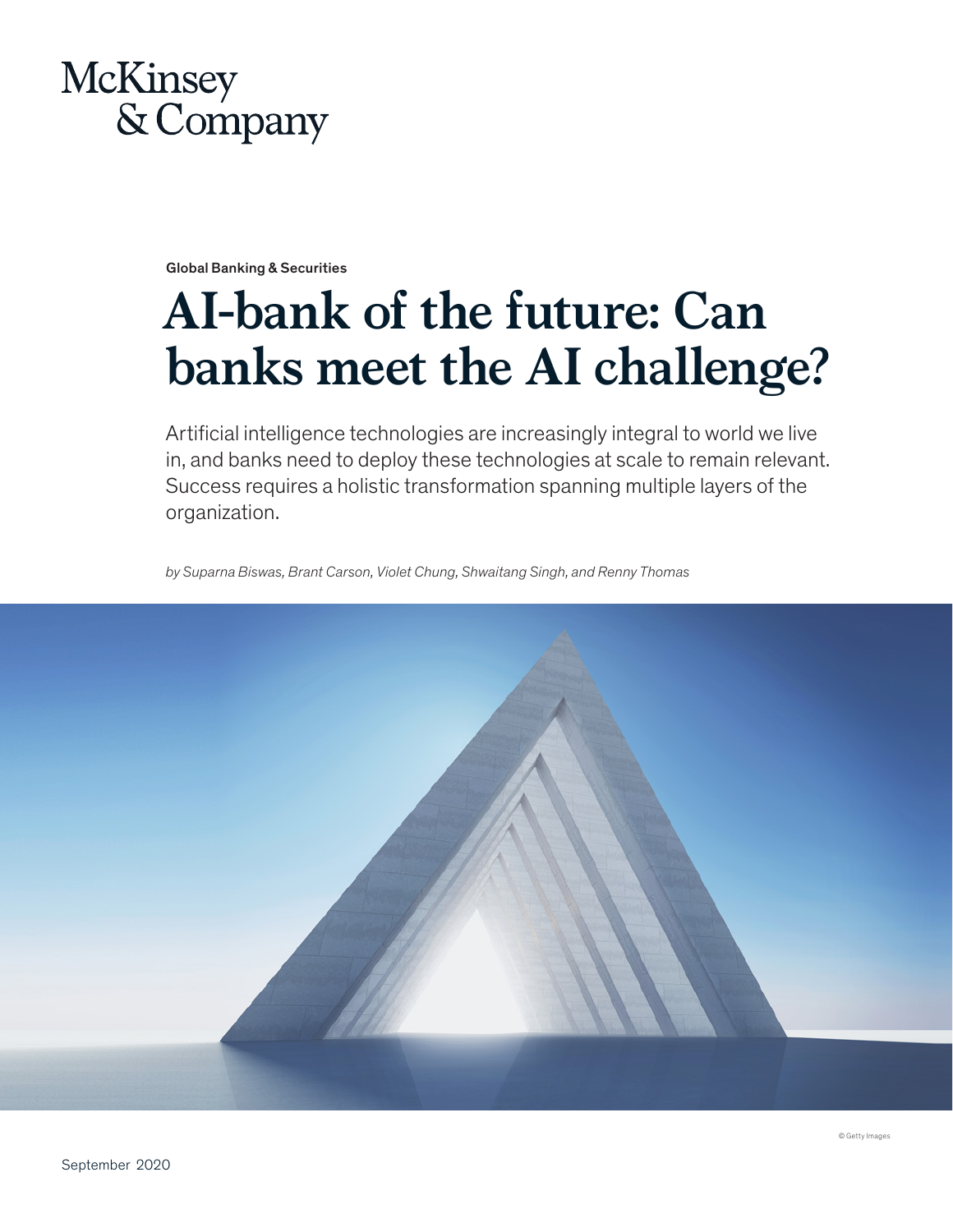In 2016, AlphaGo, a machine, defeated 18-time world champion Lee Sedol at the game of Go, a complex board game requiring intuition, imagination, and strategic thinking—abilities long considered distinctly human. Since then, artificial intelligence (AI) technologies have advanced even further,<sup>1</sup> and their transformative impact is increasingly evident across industries. AI-powered machines are tailoring recommendations of digital content to individual tastes and preferences, designing clothing lines for fashion retailers, and even beginning to surpass experienced doctors in detecting signs of cancer. For global banking, McKinsey estimates that AI technologies could potentially deliver up to \$1 trillion of additional value each year.<sup>2</sup>

Many banks, however, have struggled to move from experimentation around select use cases to scaling AI technologies across the organization. Reasons include the lack of a clear strategy for AI, an inflexible and investment-starved technology core, fragmented data assets, and outmoded operating models that hamper collaboration between business and technology teams. What is more, several trends in digital engagement have accelerated during the COVID-19 pandemic, and big-tech companies are looking to enter financial services as the next adjacency. To compete successfully and thrive, incumbent banks must become "AI-first" institutions, adopting AI technologies as the foundation for new value propositions and distinctive customer experiences.

In this article, we propose answers to four questions that can help leaders articulate a clear vision and develop a road map for becoming an AI-first bank:

- 1. Why must banks become AI-first?
- 2. What might the AI-bank of the future look like?
- 3. What obstacles prevent banks from deploying AI capabilities at scale?
- 4. How can banks transform to become AI-first?

# **1. Why must banks become AI-first?**

Over several decades, banks have continually adapted the latest technology innovations to redefine how customers interact with them. Banks introduced ATMs in the 1960s and electronic, card-based payments in the '70s. The 2000s saw broad adoption of 24/7 online banking, followed by the spread of mobile-based "banking on the go" in the 2010s.

Few would disagree that we're now in the AI-powered digital age, facilitated by falling costs for data storage and processing, increasing access and connectivity for all, and rapid advances in AI technologies. These technologies can lead to higher automation and, when deployed after controlling for risks, can often improve upon human decision making in terms of both speed and accuracy. The potential for value creation is one of the largest across industries, as AI can potentially unlock \$1 trillion of incremental value for banks, annually (Exhibit 1).

Across more than  $25$  use cases, $3$  AI technologies can help boost revenues through increased personalization of services to customers (and employees); lower costs through efficiencies generated by higher automation, reduced errors rates, and better resource utilization; and **uncover** new and previously unrealized opportunities based on an improved ability to process and generate insights from vast troves of data.

More broadly, disruptive AI technologies can dramatically improve banks' ability to achieve four key outcomes: higher profits, at-scale personalization, distinctive omnichannel

<sup>&</sup>lt;sup>1</sup> AI can be defined as the ability of a machine to perform cognitive functions associated with human minds (e.g., perceiving, reasoning, learning, and problem solving). It includes various capabilities, such as machine learning, facial recognition, computer vision, smart robotics, virtual agents, and autonomous vehicles. See "Global AI Survey: AI proves its worth, but few scale impact," November 2019, McKinsey.com. <sup>2</sup> "The executive's AI playbook," McKinsey.com.

<sup>3</sup> For an interactive view, visit: www.mckinsey.com/business-functions/mckinsey-analytics/our-insights/the-executives-aiplaybook?page=industries/banking/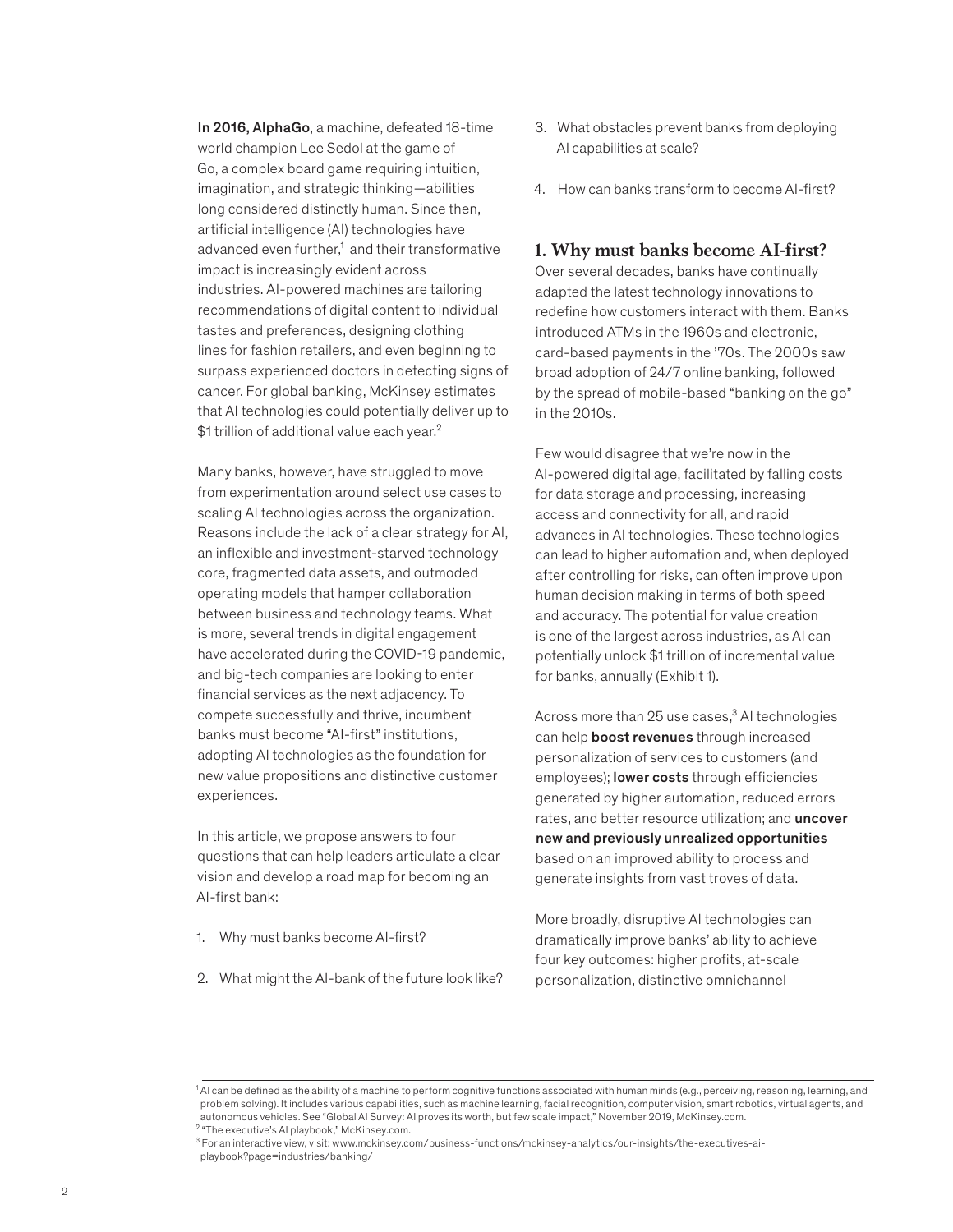# **Potential annual value of AI and analytics for global banking could reach as high as**  Potential annual value of AI and analytics for global banking could reach as \$1 trillion.



# Total potential annual value,\$ billion

Source: "The executive's AI playbook," McKinsey.com. (See "Banking," under "Value & Assess.")

experiences, and rapid innovation cycles. Banks that fail to make AI central to their core strategy and operations—what we refer to as becoming "AI-first"—will risk being overtaken by competition and deserted by their customers. This risk is further accentuated by four current trends:

— *Rising customer expectations as adoption of digital banking increases.* In the first few months of the COVID-19 pandemic, use of online and mobile banking channels across countries has increased by an estimated 20 to 50 percent and is expected to continue at this higher level once the pandemic subsides. Across diverse global markets, between 15 and 45 percent of consumers expect to cut back on branch visits following the end of the crisis.<sup>4</sup>

As consumers increase their use of digital banking services, they grow to expect more, particularly when compared to the standards they are accustomed to from leading consumerinternet companies. Meanwhile, these digital experience leaders continuously raise the bar on personalization, to the point where they sometimes anticipate customer needs before the customer is aware of them, and offer highlytailored services at the right time, through the right channel.

— *Leading financial institutions' use of advanced AI technologies is steadily increasing.* Nearly 60 percent of financial-services sector respondents in McKinsey's Global AI Survey report<sup>5</sup> that their companies have embedded

<sup>4</sup> John Euart, Nuno Ferreira, Jonathan Gordon, Ajay Gupta, Atakan Hilal, Olivia White, "A global view of financial life during COVID-19—an update," July 2020, McKinsey.com.

 $^5$  Arif Cam, Michael Chui, Bryce Hall, "Global AI Survey: AI proves its worth, but few scale impact," November 2019, McKinsey.com.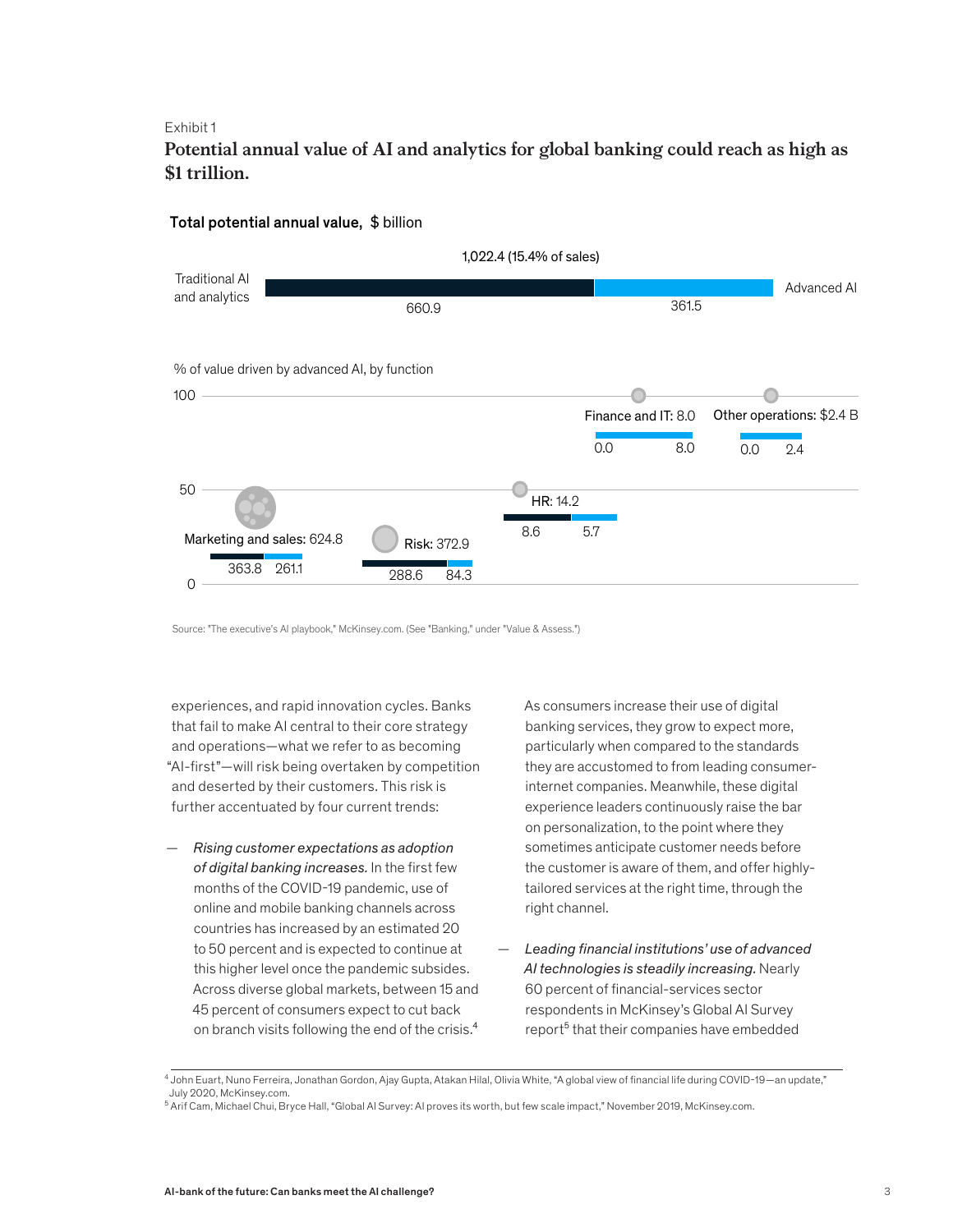at least one AI capability. The most commonly used AI technologies are: *robotic process automation* (36 percent) for structured operational tasks; *virtual assistants or conversational interfaces* (32 percent ) for customer service divisions; and *machine learning techniques* (25 percent) to detect fraud and support underwriting and risk management. While for many financial services firms, the use of AI is episodic and focused on specific use cases, an increasing number of banking leaders are taking a comprehensive approach to deploying advanced AI, and embedding it across the full lifecycle, from the front- to the back-office (Exhibit 2).

— *Digital ecosystems are disintermediating traditional financial services.* By enabling access to a diverse set of services through a common access point, digital ecosystems have transformed the way consumers discover, evaluate, and purchase goods and services. For example, WeChat users in China can use the same app not only to exchange messages,

but also to book a cab, order food, schedule a massage, play games, send money to a contact, and access a personal line of credit. Similarly, across countries, nonbanking businesses and "super apps" are embedding financial services and products in their journeys, delivering compelling experiences for customers, and disrupting traditional methods for discovering banking products and services. As a result, banks will need to rethink how they participate in digital ecosystems. and use AI to harness the full power of data available from these new sources.

— *Technology giants are entering financial services as the next adjacency to their core business models.* Globally, leading technology giants have built extraordinary market advantages: a large and engaged customer network; troves of data, enabling a robust and increasingly precise understanding of individual customers; natural strengths in developing and scaling innovative technologies (including AI); and access to

### Exhibit 2 Exhibit  $2$

# **Banks are expanding their use of AI technologies to improve customer**  Banks are expanding their use of AI technologies to improve customer experiences and back-office processes.

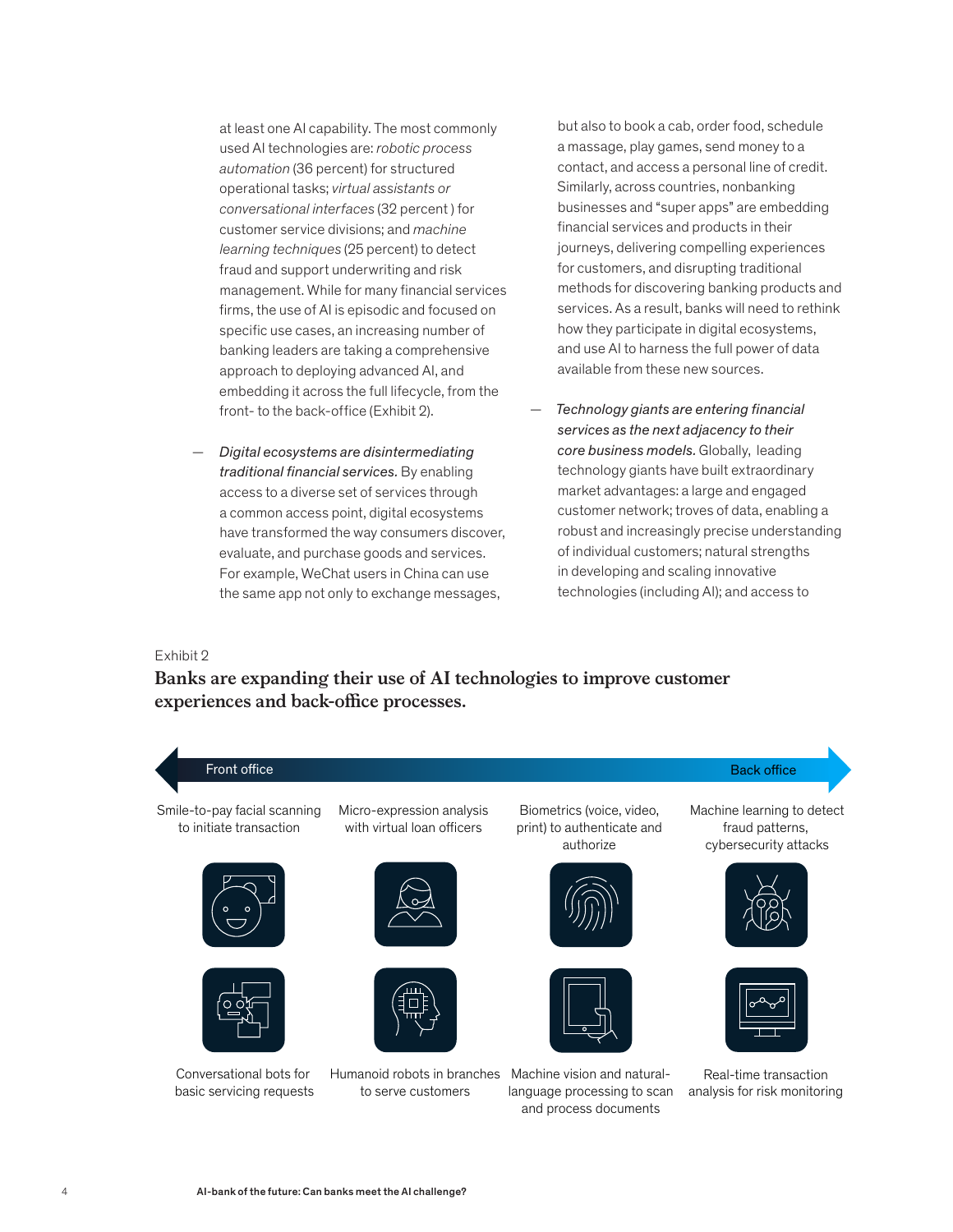low-cost capital. In the past, tech giants have aggressively entered into adjacent businesses in search of new revenue streams and to keep customers engaged with a fresh stream of offerings. Big-tech players have already gained a foothold in financial services in select domains (especially in payments and, in some cases, lending and insurance), and they may soon look to press their advantages to deepen their presence and build greater scale.

# **2. What might the AI-bank of the future look like?**

To meet customers' rising expectations and beat competitive threats in the AI-powered

digital era, the AI-first bank will offer propositions and experiences that are *intelligent* (that is, recommending actions, anticipating and automating key decisions or tasks), *personalized* (that is, relevant and timely, and based on a detailed understanding of customers' past behavior and context), and truly *omnichannel* (seamlessly spanning the physical and online contexts across multiple devices, and delivering a consistent experience) and that blend banking capabilities with relevant products and services beyond banking. Exhibit 3 illustrates how such a bank could engage a retail customer throughout the day. Exhibit 4 shows an example of the banking experience of a small-business owner or the treasurer of a medium-size enterprise.

# Exhibit 3 How AI transforms banking for a retail customer. **How AI transforms banking for a retail customer.**

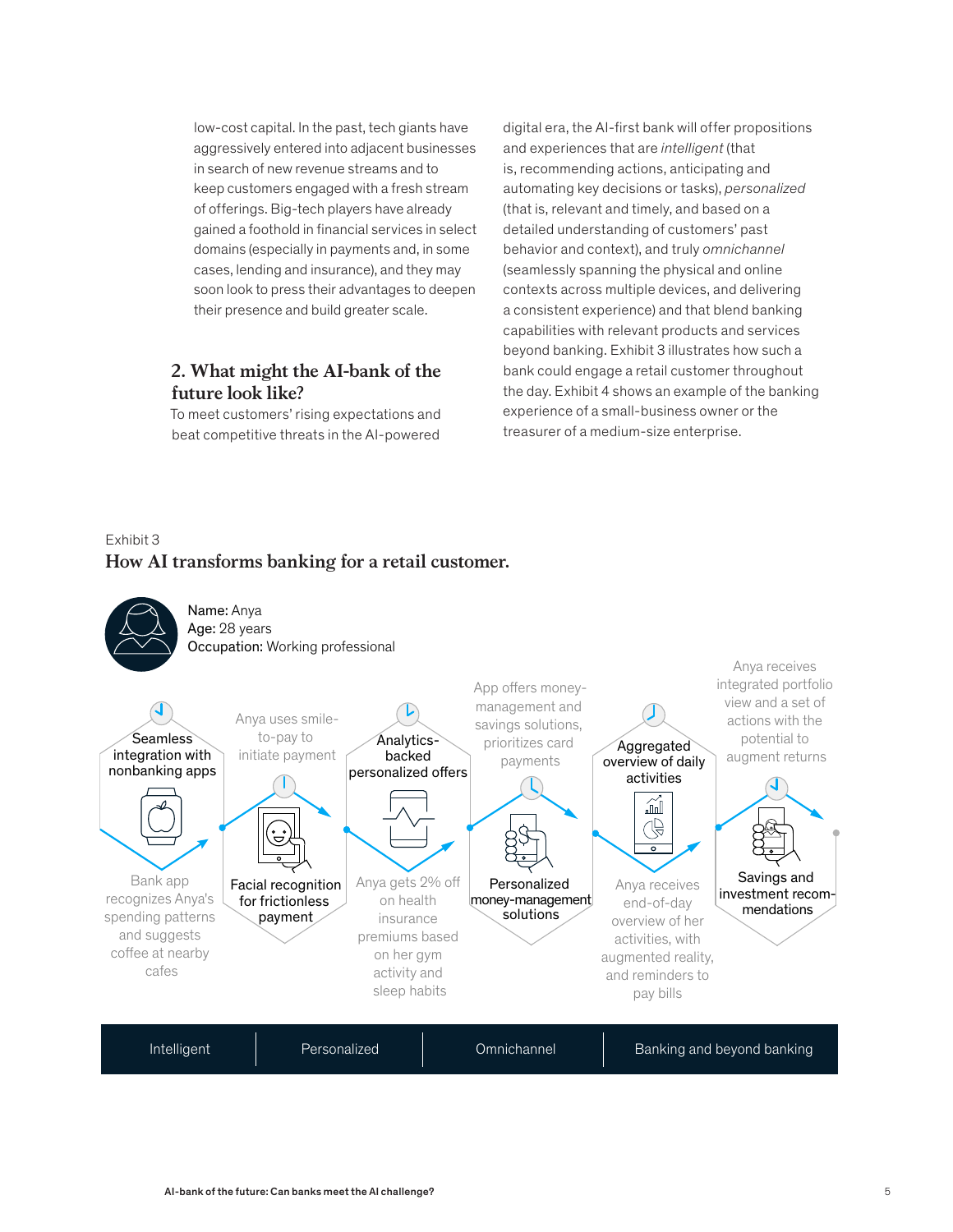# Exhibit 4 **How AI transforms banking for a small- or medium-size-enterprise customer.**



Internally, the AI-first institution will be optimized for operational efficiency through extreme automation of manual tasks (a "zero-ops" mindset) and the replacement or augmentation of human decisions by advanced diagnostic engines in diverse areas of bank operations. These gains in operational performance will flow from broad application of traditional and leading-edge AI technologies, such as machine learning and facial recognition, to analyze large and complex reserves of customer data in (near) real time.

The AI-first bank of the future will also enjoy the speed and agility that today characterize digital-native companies. It will innovate rapidly, launching new features in days or weeks instead of months. It will collaborate extensively with partners to deliver new value propositions integrated seamlessly across journeys, technology platforms, and data sets.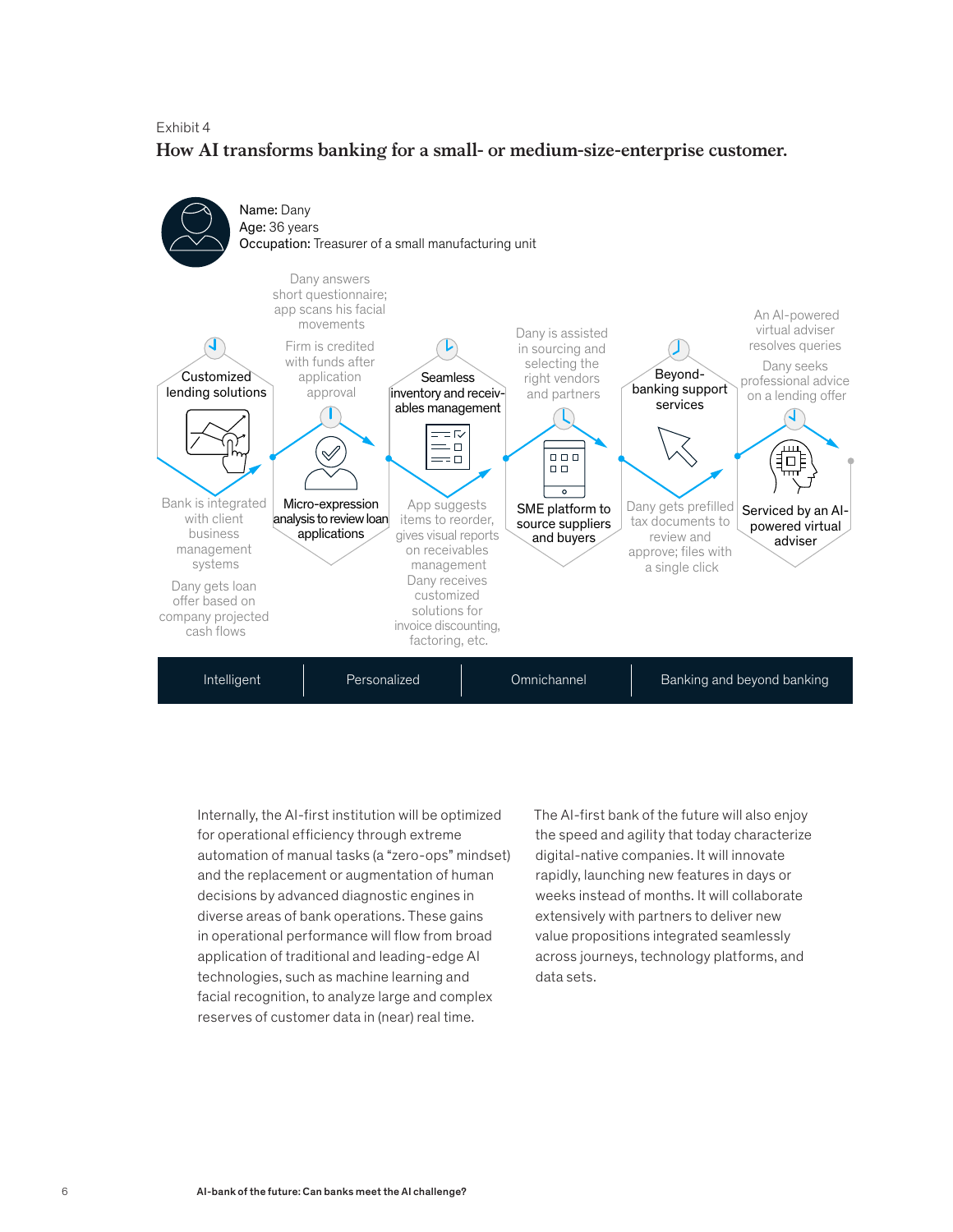# **3. What obstacles prevent banks from deploying AI capabilities at scale?**

Incumbent banks face two sets of objectives, which on first glance appear to be at odds. On the one hand, banks need to achieve the speed, agility, and flexibility innate to a fintech. On the other, they must continue managing the scale, security standards, and regulatory requirements of a traditional financial-services enterprise.

Despite billions of dollars spent on changethe-bank technology initiatives each year, few banks have succeeded in diffusing and scaling AI technologies throughout the organization. Among the obstacles hampering banks' efforts, the most common is the lack of a clear strategy for AI.<sup>6</sup> Two additional challenges for many banks are, first, a weak core technology and data backbone and, second, an outmoded operating model and talent strategy.

Built for stability, banks' core technology systems have performed well, particularly in supporting traditional payments and lending operations. However, banks must resolve several weaknesses inherent to legacy systems before they can deploy AI technologies at scale (Exhibit 5). First and foremost, these systems often lack the capacity and flexibility required to support the variable computing requirements, data-processing needs, and real-time analysis that closed-loop AI applications require.<sup>7</sup> Core systems are also difficult to change, and their maintenance requires significant resources. What is more, many banks' data reserves are fragmented across multiple silos (separate business and technology teams), and analytics efforts are focused narrowly on stand-alone use

cases. Without a centralized data backbone, it is practically impossible to analyze the relevant data and generate an intelligent recommendation or offer at the right moment. If data constitute the bank's fundamental raw material, the data must be governed and made available securely in a manner that enables analysis of data from internal and external sources at scale for millions of customers, in (near) real time, at the "point of decision" across the organization. Lastly, for various analytics and advanced-AI models to scale, organizations need a robust set of tools and standardized processes to build, test, deploy, and monitor models, in a repeatable and "industrial" way.

Banks' traditional operating models further impede their efforts to meet the need for continuous innovation. Most traditional banks are organized around distinct business lines, with centralized technology and analytics teams structured as cost centers. Business owners define goals unilaterally, and alignment with the enterprise's technology and analytics strategy (where it exists) is often weak or inadequate. Siloed working teams and "waterfall" implementation processes invariably lead to delays, cost overruns, and suboptimal performance. Additionally, organizations lack a test-and-learn mindset and robust feedback loops that promote rapid experimentation and iterative improvement. Often unsatisfied with the performance of past projects and experiments, business executives tend to rely on third-party technology providers for critical functionalities, starving capabilities and talent that should ideally be developed in-house to ensure competitive differentiation.

 $^6$  Michael Chui, Sankalp Malhotra, "Al adoption advances, but foundational barriers remain," November 2018, McKinsey.com.

 $^7$  "Closed loop" refers to the fact that the models' intelligence is applied to incoming data in near real time, which in turn refines the content presented to the user in near real time.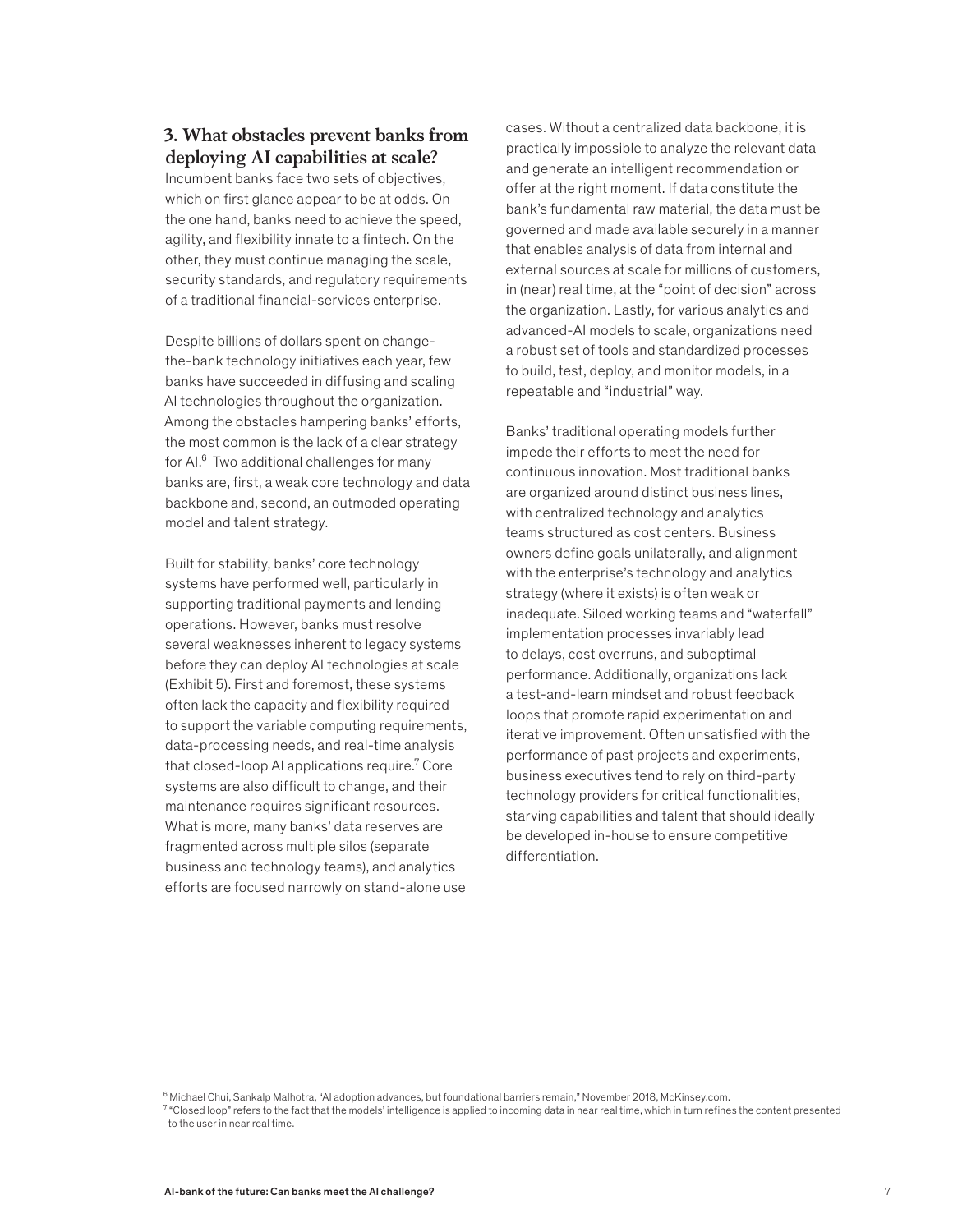**Investments in core tech are critical to meet increasing demands for**  Investments in core tech are critical to meet increasing demands for **scalability, flexibility, and speed.** scalability, exibility, and speed.



Core/legacy systems can't scale sufficiently (eg, 150+ transactions/second)

Significant time, effort, and team sizes required to maintain infrastructure

Long time required to provision environments for development and testing (eg, 40+ days in some cases)

### Challenges How cloud computing can help

Enables higher scalability, resilience of services and platforms through virtualization of infrastructure

Reduces IT overhead, enables automation of several infrastructure-management tasks, and allows development teams to "self-serve"

Enables faster time to market; dramatically reduces time by providing managed services (e., setting up new environments in minutes vs days)

High error rates; poor refresh rates; lack of golden source of truth

Hard to access in a timely fashion for various use cases

Data **trapped in silos** across multiple units and hard to integrate with external sources

### Challenges **Example 2** How best-in-class data management can help

Ensures high degree of accuracy and single source of truth in a cost-effective manner

Enables timely and role-appropriate access for various use cases (eg, regulatory, business intelligence at scale, advanced analytics and machine learning, exploratory)

Enables a 360-degree view across the organization to enable generation of **deeper insights** by decision-making algorithms and models

Longer time to market, limited reusability of code and software across internal teams

Hard to partner or collaborate with external partners; long time to integrate

Suboptimal user experience—hard to stitch data and services across multiple functional siloes for an integrated proposition

1 Application programming interface.

### Challenges **How APIs can help**

Promote reusability and accelerate development by enabling access to granular services (internal and external)

Reduce complexity and enable faster collaboration with external partners

Enhance customer experience by enabling timely access to data and services across different teams; faster time to market due to limited coordination, cross-team testing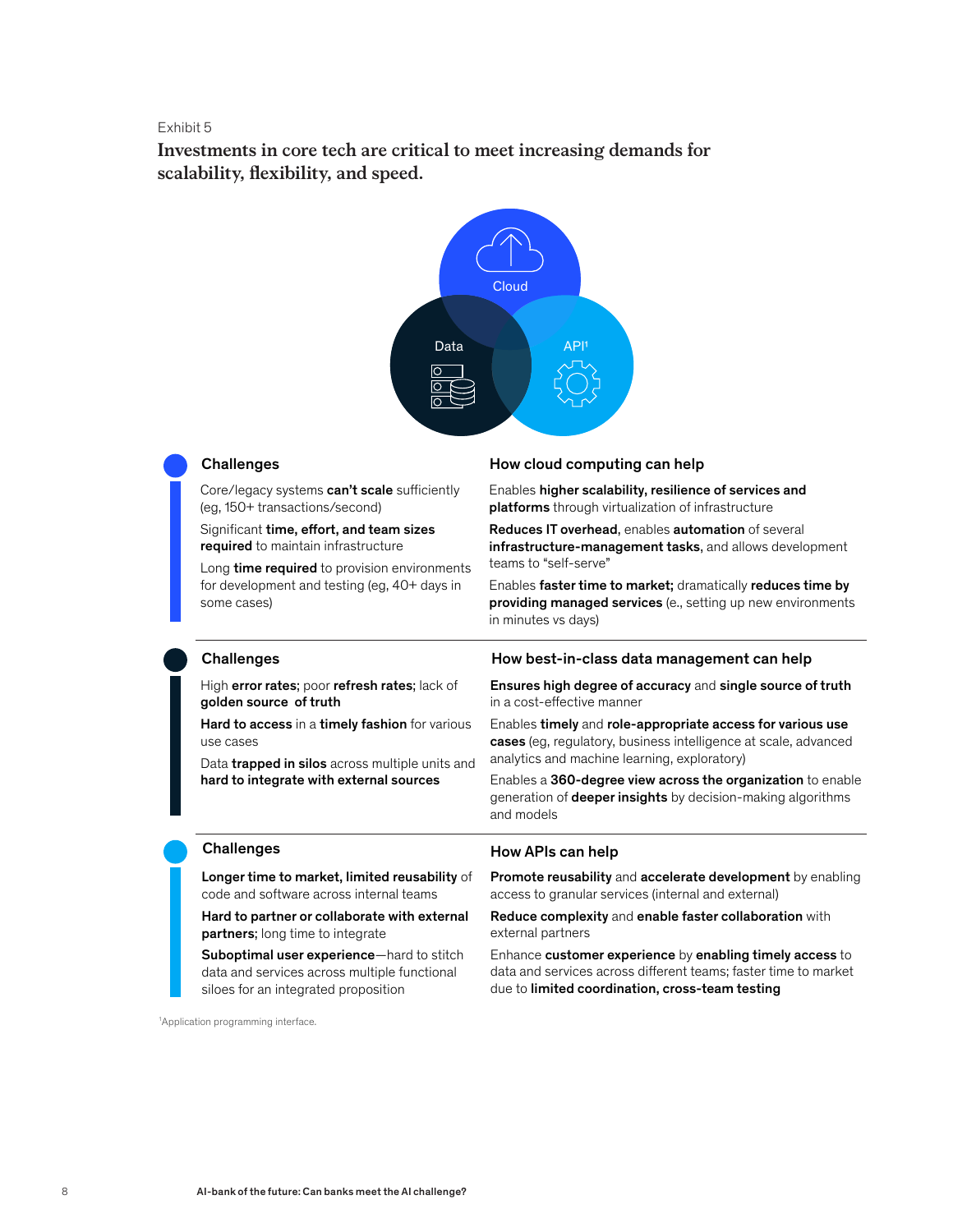# **4. How can banks transform to become AI-first?**

To overcome the challenges that limit organization-wide deployment of AI technologies, banks must take a holistic approach. To become AI-first, banks must invest in transforming capabilities across all four layers of the integrated capability stack (Exhibit 6): the engagement layer, the AI-powered decisioning layer, the core technology and data layer, and the operating model.

As we will explain, when these interdependent layers work in unison, they enable a bank to provide customers with distinctive omnichannel experiences, support at-scale personalization, and drive the rapid innovation cycles critical to remaining competitive in today's world. Each layer has a unique role to play—underinvestment in a single layer creates a weak link that can cripple the entire enterprise.

The following paragraphs explore some of the changes banks will need to undertake in each layer of this capability stack.

### Layer 1: Reimagining the customer engagement layer

Increasingly, customers expect their bank to be present in their end-use journeys, know their context and needs no matter where they interact with the bank, and to enable a frictionless experience. Numerous banking activities (e.g., payments, certain types of lending) are becoming invisible, as journeys often begin and end on interfaces beyond the bank's proprietary platforms. For the bank to be ubiquitous in customers' lives, solving latent and emerging needs while delivering intuitive omnichannel experiences, banks will need to reimagine how they engage with customers and undertake several key shifts.

First, banks will need to move beyond highly standardized products to create integrated propositions that target "jobs to be done."<sup>8</sup> This requires embedding personalization decisions (what to offer, when to offer, which channel to offer) in the core customer journeys and designing value propositions that go beyond the core banking product and include intelligence that automates decisions and activities on behalf of the customer. Further, banks should strive to integrate relevant non-banking products and services that, together with the core banking product, comprehensively address the customer end need. An illustration of the "jobs-to-be-done" approach can be seen in the way fintech Tally helps customers grapple with the challenge of managing multiple credit cards. The fintech's customers can solve several pain points—including decisions about which card to pay first (tailored to the forecast of their monthly income and expenses), when to pay, and how much to pay (minimum balance versus retiring principal)—a complex set of tasks that are often not done well by customers themselves.

The second necessary shift is to embed customer journeys seamlessly in partner ecosystems and platforms, so that banks engage customers at the point of end use and in the process take advantage of partners' data and channel platform to increase higher engagement and usage. ICICI Bank in India embedded basic banking services on WhatsApp (a popular messaging platform in India) and scaled up to one million users within three months of launch.<sup>9</sup> In a world where consumers and businesses rely increasingly on digital ecosystems, banks should decide on the posture they would like to adopt across multiple ecosystems—that is, to build, orchestrate, or partner—and adapt the capabilities of their engagement layer accordingly.

<sup>8</sup> Clayton M. Christensen, Taddy Hall, Karen Dillon and David S. Duncan, "Know your customers 'jobs to be done," *Harvard Business Review,* September 2016, hbr.org.

<sup>9</sup> "ICICI Bank crosses 1 million users on WhatsApp platform," *Live Mint*, July 7, 2020, livemint.com.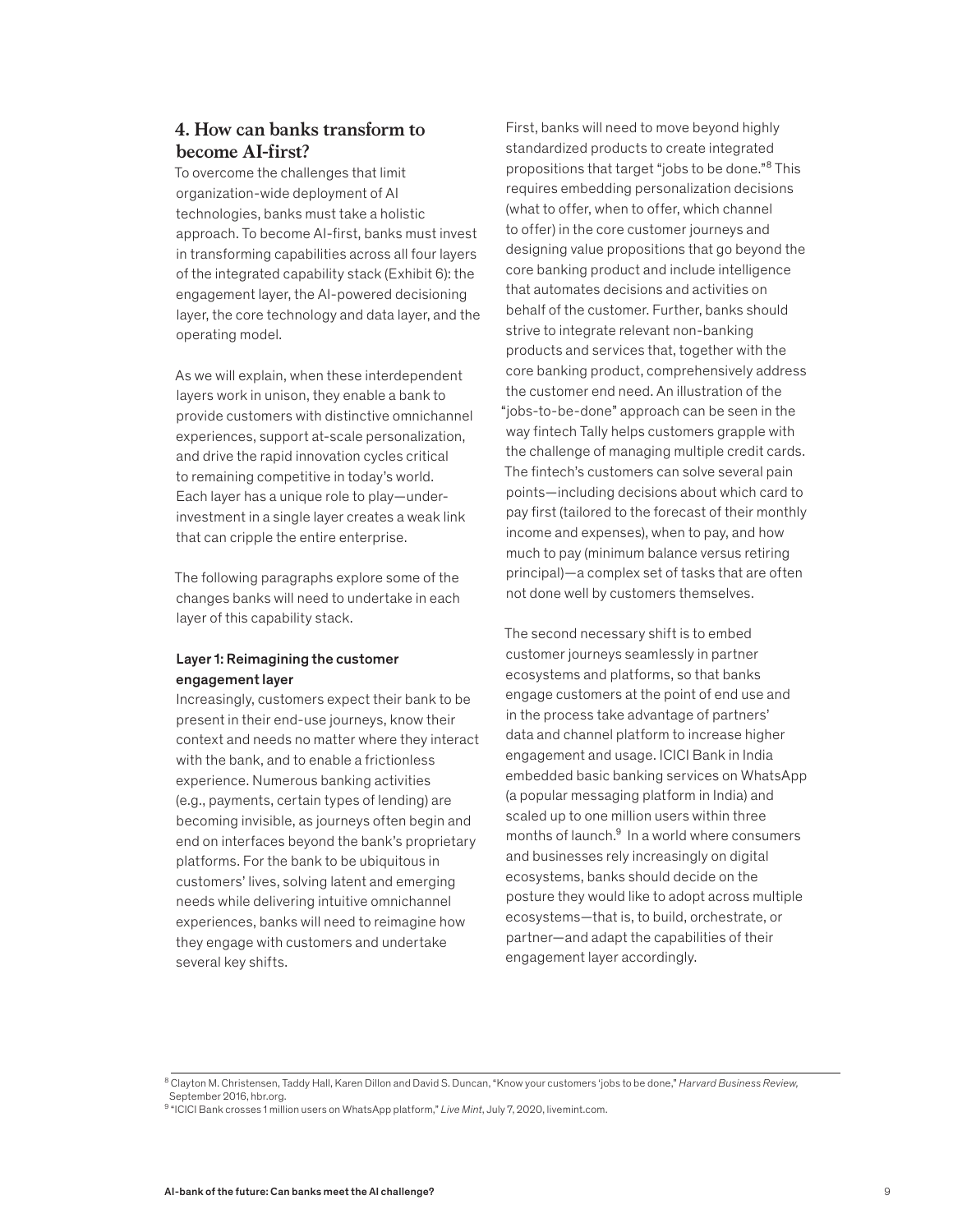To become an AI-first institution, a bank must streamline its capability stack for **value creation.** for value creation.

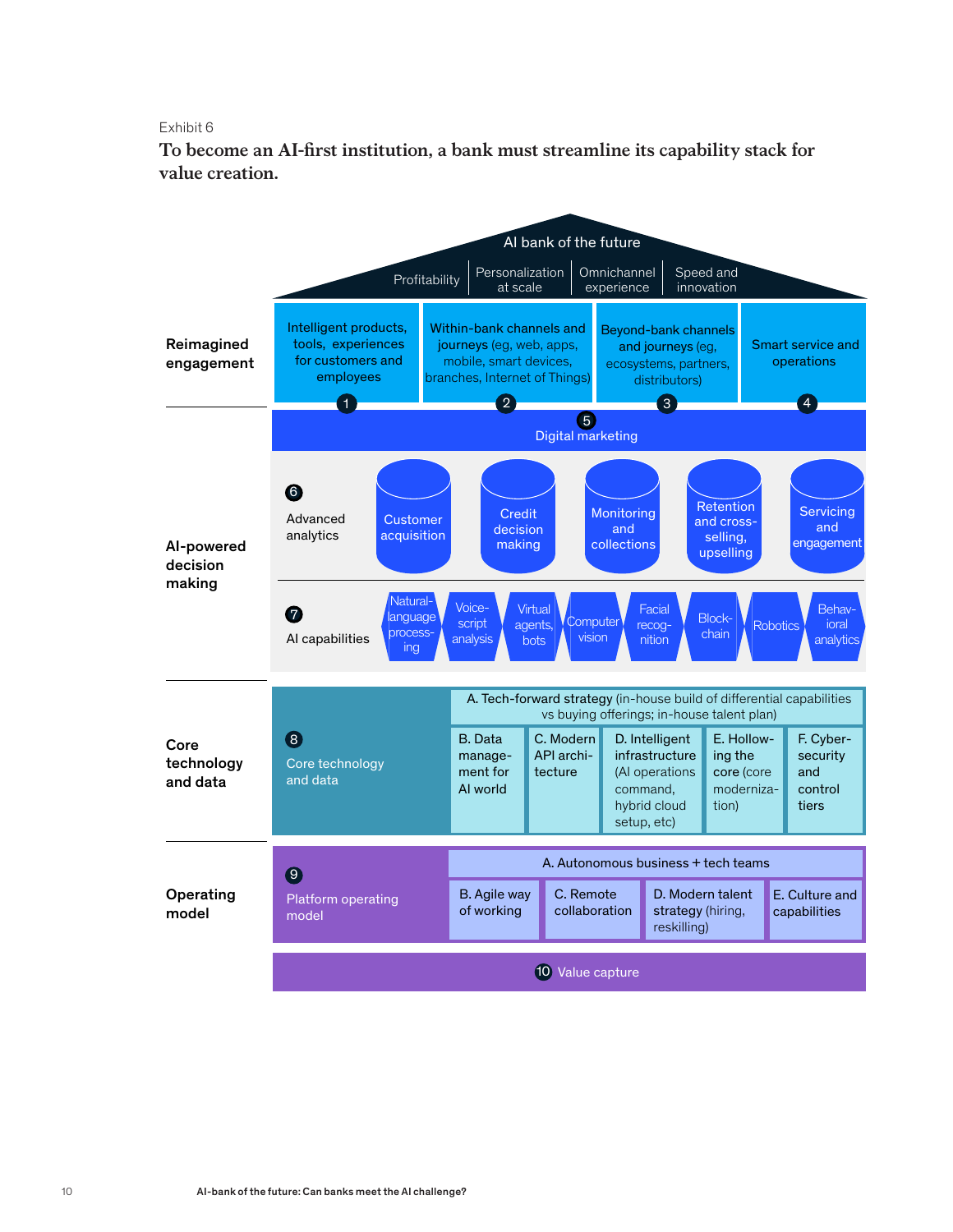Third, banks will need to redesign overall customer experiences and specific journeys for omnichannel interaction. This involves allowing customers to move across multiple modes (e.g., web, mobile app, branch, call center, smart devices) seamlessly within a single journey and retaining and continuously updating the latest context of interaction. Leading consumer internet companies with offline-to-online business models have reshaped customer expectations on this dimension. Some banks are pushing ahead in the design of omnichannel journeys, but most will need to catch up.

Reimagining the engagement layer of the AI bank will require a clear strategy on how to engage customers through channels owned by non-bank partners. Banks will need to adopt a design-thinking lens as they build experiences within and beyond the bank's platform, engineering engagement interfaces for flexibility to enable tailoring and personalization for customers, reengineering back-end processes, and ensuring that datacapture funnels (e.g., clickstream) are granularly embedded in the bank's engagement layer. All of this aims to provide a granular understanding of journeys and enable continuous improvement.<sup>10</sup>

# Layer 2: Building the AI-powered decisionmaking layer

Delivering personalized messages and decisions to millions of users and thousands of employees, in (near) real time across the full spectrum of engagement channels, will require the bank to develop an at-scale AI-powered decision-making layer. Across domains within the bank, AI techniques can either fully replace or augment human judgment to produce significantly better outcomes (e.g., higher accuracy and speed), enhanced experience for customers (e.g., more personalized interaction and offerings), actionable insights for employees (e.g., which customer to contact first with next-best-action recommendations),

and stronger risk management (e.g., earlier detection of likelihood of default and fraudulent activities).

To establish a robust AI-powered decision layer, banks will need to shift from attempting to develop specific use cases and point solutions to an enterprise-wide road map for deploying advanced-analytics (AA)/machinelearning (ML) models across entire business domains. As an illustration, in the domain of unsecured consumer lending alone, more than 20 decisions across the life cycle can be automated.11 To enable at-scale development of decision models, banks need to make the development process repeatable and thus capable of delivering solutions effectively and on-time. In addition to strong collaboration between business teams and analytics talent, this requires robust tools for model development, efficient processes (e.g., for re-using code across projects), and diffusion of knowledge (e.g., repositories) across teams. Beyond the at-scale development of decision models across domains, the road map should also include plans to embed AI in businessas-usual process. Often underestimated, this effort requires rewiring the business processes in which these AA/AI models will be embedded; making AI decisioning "explainable" to end-users; and a change-management plan that addresses employee mindset shifts and skills gaps. To foster continuous improvement beyond the first deployment, banks also need to establish infrastructure (e.g., data measurement) and processes (e.g., periodic reviews of performance, risk management of AI models) for feedback loops to flourish.

Additionally, banks will need to augment homegrown AI models, with fast-evolving capabilities (e.g., natural-language processing, computer-vision techniques, AI agents and bots, augmented or virtual reality) in their core business processes. Many of these leading-edge capabilities have the

<sup>10</sup>Jennifer Kilian, Hugo Sarrazin, and Hyo Yeon, "Building a design-driven culture," September 2015, McKinsey.com.

<sup>11</sup> Renny Thomas, Vinayak HV, Raphael Bick, and Shwaitang Singh, "Ten lessons for building a winning retail and small-business digital lending franchise," November 2019, McKinsey.com.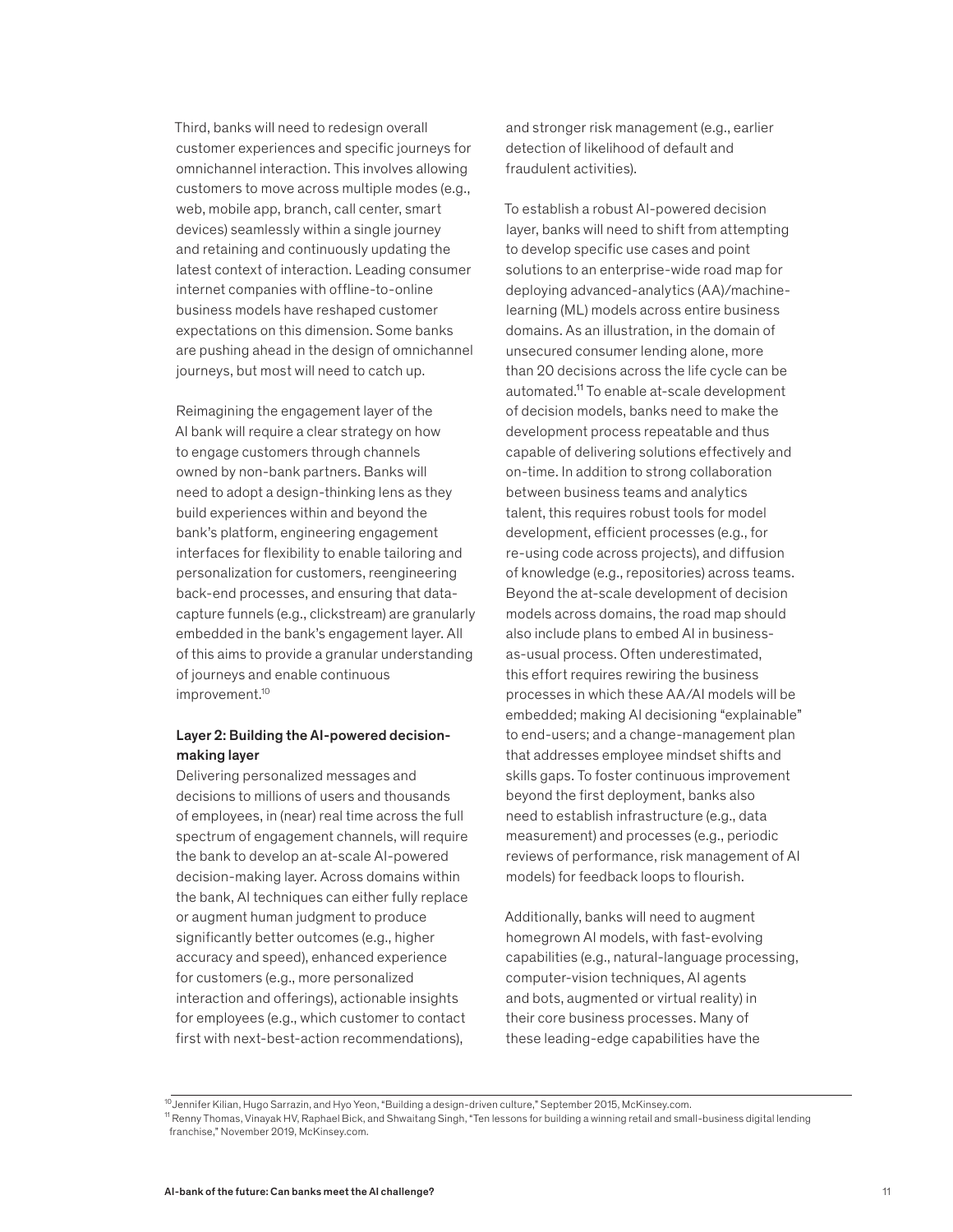potential to bring a paradigm shift in customer experience and/or operational efficiency. While many banks may lack both the talent and the requisite investment appetite to develop these technologies themselves, they need at minimum to be able to procure and integrate these emerging capabilities from specialist providers at rapid speed through an architecture enabled by an application programming interface (API), promote continuous experimentation with these technologies in sandbox environments to test and refine applications and evaluate potential risks, and subsequently decide which technologies to deploy at scale.

To deliver these decisions and capabilities and to engage customers across the full life cycle, from acquisition to upsell and cross-sell to retention and win-back, banks will need to establish enterprise-wide digital marketing machinery. This machinery is critical for translating decisions and insights generated in the decision-making layer into a set of coordinated interventions delivered through the bank's engagement layer. This machinery has several critical elements, which include:

- Data-ingestion pipelines that capture a range of data from multiple sources both within the bank (e.g., clickstream data from apps) and beyond (e.g., third-party partnerships with telco providers)
- Data platforms that aggregate, develop, and maintain a 360-degree view of customers and enable AA/ML models to run and execute in near real time
- Campaign platforms that track past actions and coordinate forward-looking interventions across the range of channels in the engagement layer

# Layer 3: Strengthening the core technology and data infrastructure

Deploying AI capabilities across the organization requires a scalable, resilient, and adaptable set of core-technology components. A weak coretechnology backbone, starved of the investments needed for modernization, can dramatically reduce the effectiveness of the decision-making and engagement layers.

The core-technology-and-data layer has six key elements (Exhibit 7):

- *Tech-forward strategy.* Banks should have a unified technology strategy that is tightly aligned to business strategy and outlines strategic choices on which elements, skill sets, and talent the bank will keep in-house and those it will source through partnerships or vendor relationships. In addition, the tech strategy needs to articulate how each component of the target architecture will both support the bank's vision to be an AI-first institution and interact with each layer of the capability stack.
- *Data management for the AI-enabled world.*  The bank's data management must ensure data liquidity—that is, the ability to access, ingest, and manipulate the data that serve as the foundation for all insights and decisions generated in the decision-making layer. Data liquidity increases with the removal of functional silos and allows multiple divisions to operate off the same data, with increased coordination. The data value chain begins with seamless sourcing of data from all relevant internal systems and external platforms. This includes ingesting data into a lake, cleaning and labeling the data required for diverse use cases (e.g., regulatory reporting, business intelligence at scale, AA/ML diagnostics), segregating incoming data (from both existing and prospective customers) to be made available for immediate analysis from data to be cleaned and labeled for future analysis. Furthermore, as banks design and build their centralized data-management infrastructure, they should develop additional controls and monitoring tools to ensure data security, privacy, and regulatory compliance—for example, timely and role-appropriate access across the organization for various use cases.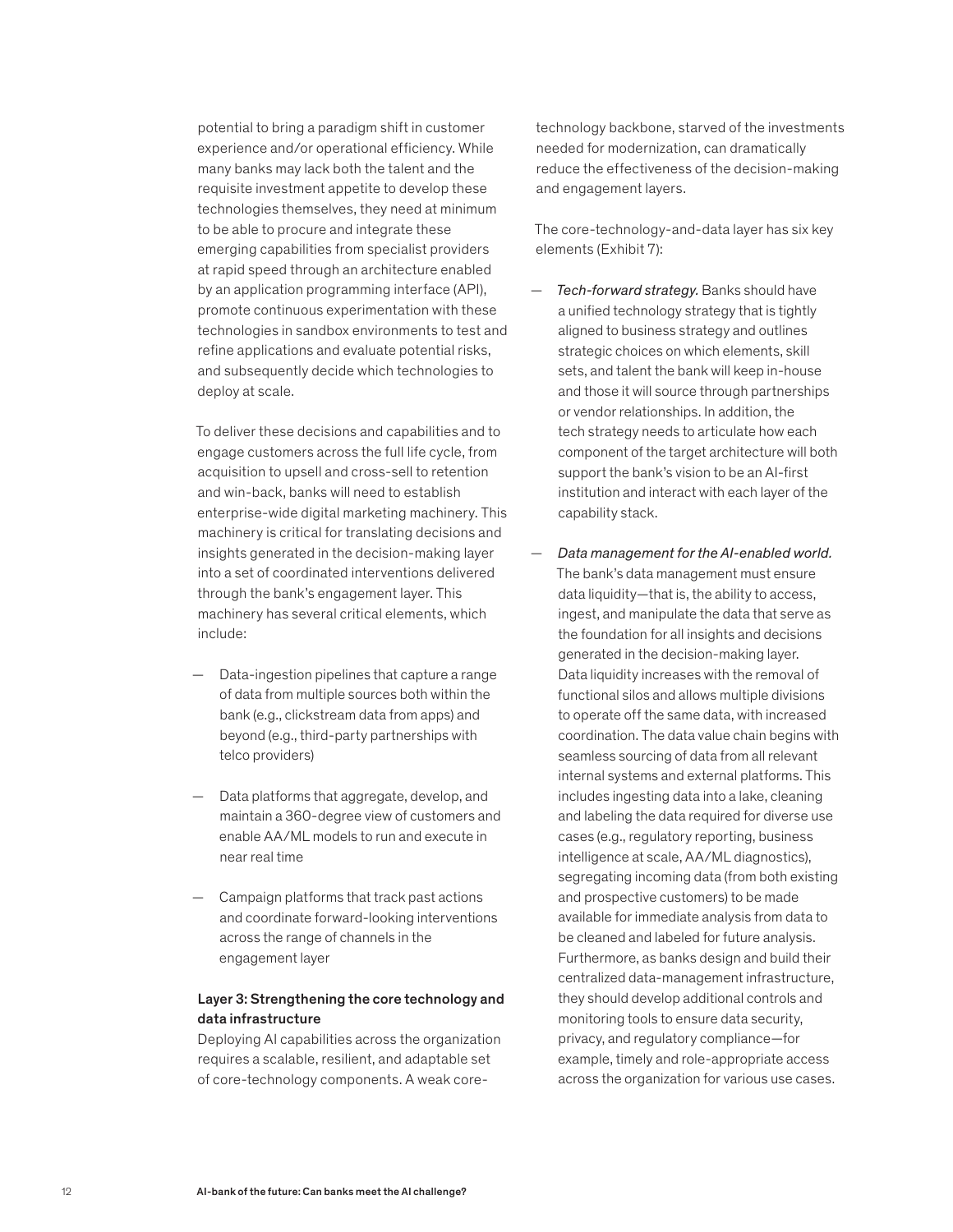# **The core-technology-and-data layer accommodates increasing use of the cloud**  The core-technology-and-data layer accommodates increasing use of the and reduction of legacy technology.

| Capabilities                         | Our perspective                                                                                                                                                                                    |
|--------------------------------------|----------------------------------------------------------------------------------------------------------------------------------------------------------------------------------------------------|
| Tech-forward strategy                | Build differentiating capabilities in-house by augmenting the internal skill base;<br>carefully weigh options to buy, build, or compose modular architecture through<br>best-of-breed solutions    |
| Data management for AI world         | Upgrade data management and underlying architecture to <b>support machine-learning</b><br>use cases at scale by leveraging cloud, streaming data, and real-time analytics                          |
| Modern API <sup>1</sup> architecture | Leverage modern cloud-native tooling to <b>enable a scalable API platform supporting</b><br>complex orchestrations while creating experience-enhancing integrations across<br>the ecosystem        |
| Intelligent infrastructure           | Implement infrastructure as code across on-premises and cloud environments;<br>increase platform resiliency by adopting AIOps to support deep diagnostics, auto-<br>recoverability, and auto-scale |
| Hollowing the core                   | Distribute transaction processing across the enterprise stack; selectively identify<br>components that can be externalized to drive broader reuse, standardization, and<br>efficiency              |
| Cybersecurity and control tiers      | Implement robust cybersecurity in the hybrid infrastructure; secure data and<br>applications through zero-trust design principles and centralized command-and-<br>control centers                  |

1 Application programming interface.

- *Modern API architecture.* APIs are the connective tissue enabling controlled access to services, products, and data, both within the bank and beyond. Within the bank, APIs reduce the need for silos, increase reusability of technology assets, and promote flexibility in the technology architecture. Beyond the bank, APIs accelerate the ability to partner externally, unlock new business opportunities, and enhance customer experiences. While APIs can unlock significant value, it is critical to start by defining where they are to be used and establish centralized governance to support their development and curation.<sup>12</sup>
- *Intelligent infrastructure.* As companies in diverse industries increase the share of workload handled on public and private cloud infrastructure, there is ample evidence that cloud-based platforms allow for the higher scalability and resilience crucial to an AI-first strategy.13 Additionally, cloud-based infrastructure reduces costs for IT maintenance and enables self-serve models for development teams, which enable rapid innovation cycles by providing managed services (e.g., setting up new environments in minutes instead of days).

 $^{12}$  Renny Thomas, Vinayak HV, Raphael Bick, and Shwaitang Singh, "Ten lessons for building a winning retail and small-business digital lending franchise," November 2019, McKinsey.com.<br><sup>13</sup> Arul Elumalai and Roger Roberts, "Unlocking business acceleration in a hybrid cloud world," August 2019, McKinsey.com.